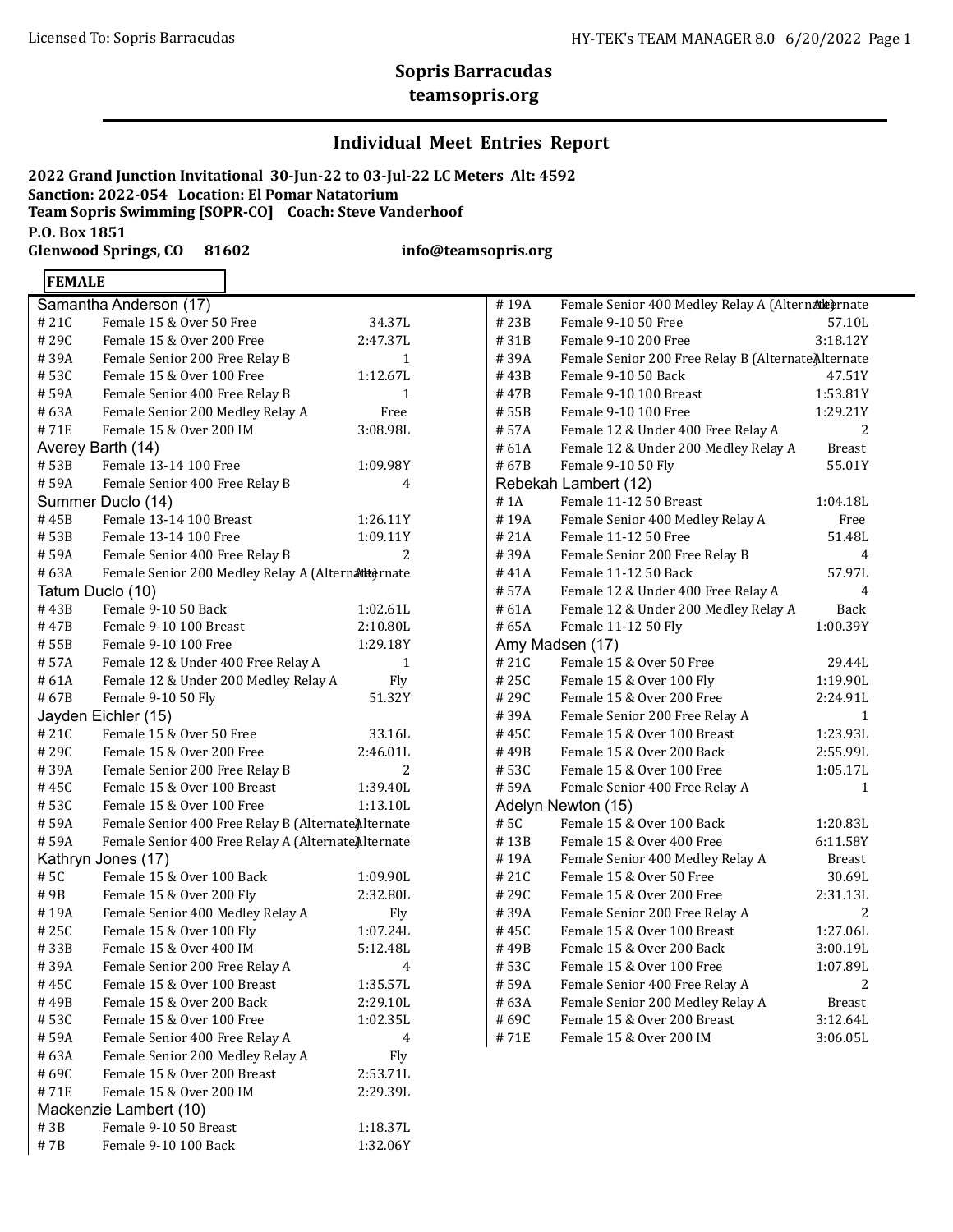# **Sopris Barracudas**

### **teamsopris.org**

### **Individual Meet Entries Report**

**2022 Grand Junction Invitational 30-Jun-22 to 03-Jul-22 LC Meters Alt: 4592 Team Sopris Swimming [SOPR-CO] Coach: Steve Vanderhoof**

 $\overline{\mathbf{r}}$ 

| <b>FEMALE</b>          |                                                     |             |  |
|------------------------|-----------------------------------------------------|-------------|--|
|                        | Amelie Ogilby (16)                                  |             |  |
| # 5C                   | Female 15 & Over 100 Back                           | 1:07.95L    |  |
| #13B                   | Female 15 & Over 400 Free                           | 4:38.82L    |  |
| #19A                   | Female Senior 400 Medley Relay A                    | Back        |  |
| # 29C                  | Female 15 & Over 200 Free                           | 2:14.43L    |  |
| #33B                   | Female 15 & Over 400 IM                             | 5:04.68L    |  |
| #39A                   | Female Senior 200 Free Relay A                      | 3           |  |
| # 45C                  | Female 15 & Over 100 Breast                         | 1:20.32L    |  |
| #49B                   | Female 15 & Over 200 Back                           | 2:22.25L    |  |
| # 53C                  | Female 15 & Over 100 Free                           | 1:02.98L    |  |
| # 59A                  | Female Senior 400 Free Relay A                      | 3           |  |
| # 63A                  | Female Senior 200 Medley Relay A                    | <b>Back</b> |  |
| #71E                   | Female 15 & Over 200 IM                             | 2:27.73L    |  |
| #73E                   | Female 15 & Over 800 Free                           | 9:33.19L    |  |
|                        | Sophie Price (15)                                   |             |  |
| #21C                   | Female 15 & Over 50 Free                            | 29.67Y      |  |
| # 29C                  | Female 15 & Over 200 Free                           | 2:12.85Y    |  |
| #39A                   | Female Senior 200 Free Relay B                      | 3           |  |
| #49B                   | Female 15 & Over 200 Back                           | 2:33.89Y    |  |
| # 53C                  | Female 15 & Over 100 Free                           | 1:05.51Y    |  |
| #59A                   | Female Senior 400 Free Relay B                      | 3           |  |
| Katherine Sanders (11) |                                                     |             |  |
| #21A                   | Female 11-12 50 Free                                | 42.57Y      |  |
| #39A                   | Female Senior 200 Free Relay B (Alternate Alternate |             |  |
| #41A                   | Female 11-12 50 Back                                | 50.38Y      |  |
| # 57A                  | Female 12 & Under 400 Free Relay A                  | 3           |  |
| #61A                   | Female 12 & Under 200 Medley Relay A                | Free        |  |
| #65A                   | Female 11-12 50 Fly                                 | 57.20Y      |  |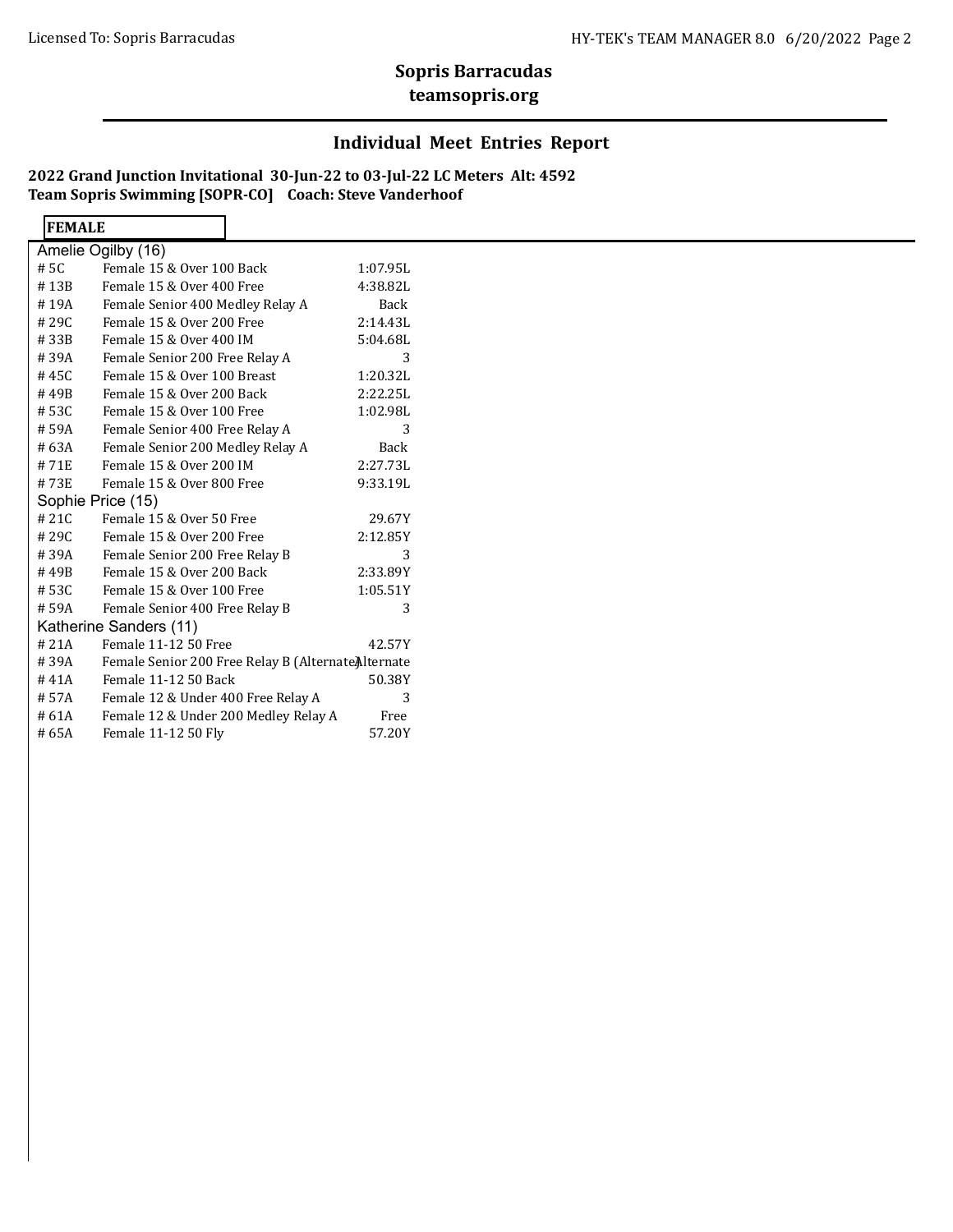# **Sopris Barracudas**

#### **teamsopris.org**

### **Individual Meet Entries Report**

#### **2022 Grand Junction Invitational 30-Jun-22 to 03-Jul-22 LC Meters Alt: 4592 Team Sopris Swimming [SOPR-CO] Coach: Steve Vanderhoof**

 $\overline{\mathbf{I}}$ 

| <b>MALE</b> |                                                    |              |       |                   |          |
|-------------|----------------------------------------------------|--------------|-------|-------------------|----------|
|             | Aeson Akins (18)                                   |              | # 66A | Male 11-12 50 Fly | 36.83L   |
| # 6C        | Male 15 & Over 100 Back                            | 1:02.24L     | #72C  | Male 11-12 200 IM | 2:57.11Y |
| #22C        | Male 15 & Over 50 Free                             | 28.43L       |       |                   |          |
| #26C        | Male 15 & Over 100 Fly                             | 1:03.98L     |       |                   |          |
| #30C        | Male 15 & Over 200 Free                            | 2:02.28Y     |       |                   |          |
| #40A        | Male Senior 200 Free Relay A                       | $\mathbf{1}$ |       |                   |          |
| #50B        | Male 15 & Over 200 Back                            | 2:14.69L     |       |                   |          |
| #54C        | Male 15 & Over 100 Free                            | 59.13L       |       |                   |          |
| #60A        | Male Senior 400 Free Relay A                       | $\mathbf{1}$ |       |                   |          |
| #64A        | Male Senior 200 Medley Relay A                     | Back         |       |                   |          |
| #70C        | Male 15 & Over 200 Breast                          | 2:41.44Y     |       |                   |          |
| #72E        | Male 15 & Over 200 IM                              | 2:26.15L     |       |                   |          |
|             | Caleb Imhoff (15)                                  |              |       |                   |          |
| #22C        | Male 15 & Over 50 Free                             | 28.11Y       |       |                   |          |
| #40A        | Male Senior 200 Free Relay A                       | 2            |       |                   |          |
| #54C        | Male 15 & Over 100 Free                            | 1:02.11Y     |       |                   |          |
| #60A        | Male Senior 400 Free Relay A                       | 2            |       |                   |          |
|             | Quinn MacPherson (18)                              |              |       |                   |          |
| #10B        | Male 15 & Over 200 Fly                             | 2:00.59Y     |       |                   |          |
| #14B        | Male 15 & Over 400 Free                            | 4:29.13L     |       |                   |          |
| #22C        | Male 15 & Over 50 Free                             | 27.18L       |       |                   |          |
| #26C        | Male 15 & Over 100 Fly                             | 1:04.70L     |       |                   |          |
| #30C        | Male 15 & Over 200 Free                            | 2:05.61L     |       |                   |          |
| #40A        | Male Senior 200 Free Relay A                       | 4            |       |                   |          |
| #46C        | Male 15 & Over 100 Breast                          | 1:16.76L     |       |                   |          |
| #54C        | Male 15 & Over 100 Free                            | 58.21L       |       |                   |          |
| #60A        | Male Senior 400 Free Relay A                       | 4            |       |                   |          |
| #64A        | Male Senior 200 Medley Relay A                     | <b>Fly</b>   |       |                   |          |
| #70C        | Male 15 & Over 200 Breast                          | 2:46.73L     |       |                   |          |
| #72E        | Male 15 & Over 200 IM                              | 2:19.28L     |       |                   |          |
|             | Henry Sanders (9)                                  |              |       |                   |          |
| # 24B       | Male 9-10 50 Free                                  | 36.27Y       |       |                   |          |
| #32B        | Male 9-10 200 Free                                 | 2:58.00Y     |       |                   |          |
| #40A        | Male Senior 200 Free Relay A (Alternate) Alternate |              |       |                   |          |
| #44B        | Male 9-10 50 Back                                  | 41.95Y       |       |                   |          |
| #48B        | Male 9-10 100 Breast                               | 1:38.34Y     |       |                   |          |
| #56B        | Male 9-10 100 Free                                 | 1:21.34Y     |       |                   |          |
| #60A        | Male Senior 400 Free Relay A (Alternate) Alternate |              |       |                   |          |
| #64A        | Male Senior 200 Medley Relay A                     | Breast       |       |                   |          |
| #68B        | Male 9-10 50 Fly                                   | 40.45Y       |       |                   |          |
| #72B        | Male 9-10 200 IM                                   | 3:15.91Y     |       |                   |          |
|             | Marc Zwickl (12)                                   |              |       |                   |          |
| # 2A        | Male 11-12 50 Breast                               | 48.47Y       |       |                   |          |
| # 6A        | Male 11-12 100 Back                                | 1:26.81S     |       |                   |          |
| #22A        | Male 11-12 50 Free                                 | 31.87L       |       |                   |          |
| #40A        | Male Senior 200 Free Relay A                       | 3            |       |                   |          |
| #42A        | Male 11-12 50 Back                                 | 36.92L       |       |                   |          |
| #52C        | Male 11-12 200 Back                                | 2:50.21Y     |       |                   |          |
| #54A        | Male 11-12 100 Free                                | 1:16.34S     |       |                   |          |
| #60A        | Male Senior 400 Free Relay A                       | 3            |       |                   |          |
| #64A        | Male Senior 200 Medley Relay A                     | $\rm Free$   |       |                   |          |